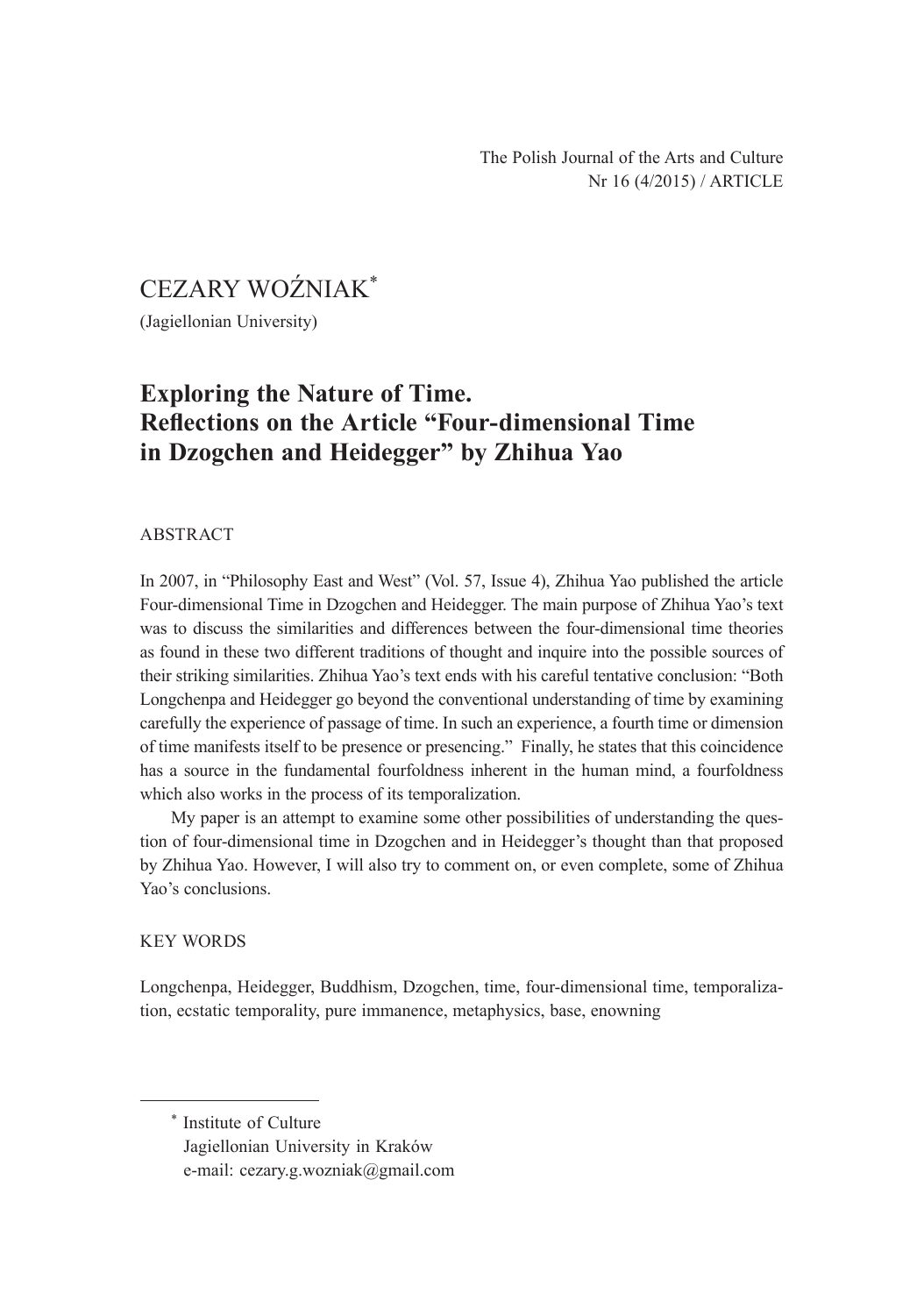## TIME AND METAPHYSICS

It is beyond question that exploring the nature of time is one of the most difficult matters for human thinking, however it also seems obvious that the understanding of time must be *a fortiori* bound with some accepted understanding of reality and subjectivity. Therefore, any thinking of time, temporality, and four-dimensional time requires careful reflection on that relation and a precise clarification of the fundamental concept of reality and time, both in Dzogchen and in Heidegger (1889–1976). Only then will it be possible to reach any real meaning of the expression "four-dimensional time".

I suggest we start with the following introductory, and probably important, remark about Zhihua Yao's interpretation: he does not seem to understand, or at least chooses to ignore, one basic fact about Heidegger's thought. Following Husserl, who in his early phenomenology formulated the idea of the destruction of metaphysics, Heidegger in *Being and Time* already tried to carry it out, starting, however, from a different position. In § 6. of *Being and Time* we read that "taking *the question of Being as our clue* we are to *destroy* the traditional content of the traditional ontology until we arrive at those primordial experiences in which we achieved our first ways of determining the nature of Being – the ways which have guided us ever since."1 *Überwindug der Metaphysik* (*Overcoming of Metaphysics*) is one of Heidegger's guiding ideas, which will be further radicalised by him along his path of thinking. Zhihua Yao, however, states: "Among Western philosophers, Heidegger is one of the few who treats time seriously and brings it within the scope of metaphysics" and a little later "Heidegger starts metaphysical questioning of being with human existence."2

Such an understanding of Heidegger's philosophy seems to have vital consequences for Zhihua Yao's line of reasoning, because it makes it difficult for him to identify the key problem indicated by Derrida in his commentary on Heidegger's *Sein und Zeit*. As Derrida used to say, time as the name for the rule of presence constitutes a part of metaphysics and belongs to its vocabulary. According to him, there is no possibility of another notion of time, because there is no escape from metaphysics at all. However, this is exactly what Heidegger set out to do in *Being and Time.* Therefore Derrida says that a common concept of time is without alternative, because 'an *other* concept of time cannot be opposed to it, since time in general belongs to metaphysical conceptuality. In attempting to produce this other concept, one rapidly would

<sup>&</sup>lt;sup>1</sup> M. Heidegger, *Being and Time*, trans. J. Macquarrie & E. Robinson, Oxford 1990, p. 44.

<sup>2</sup> Yao Zhihua, op. cit., p. 520.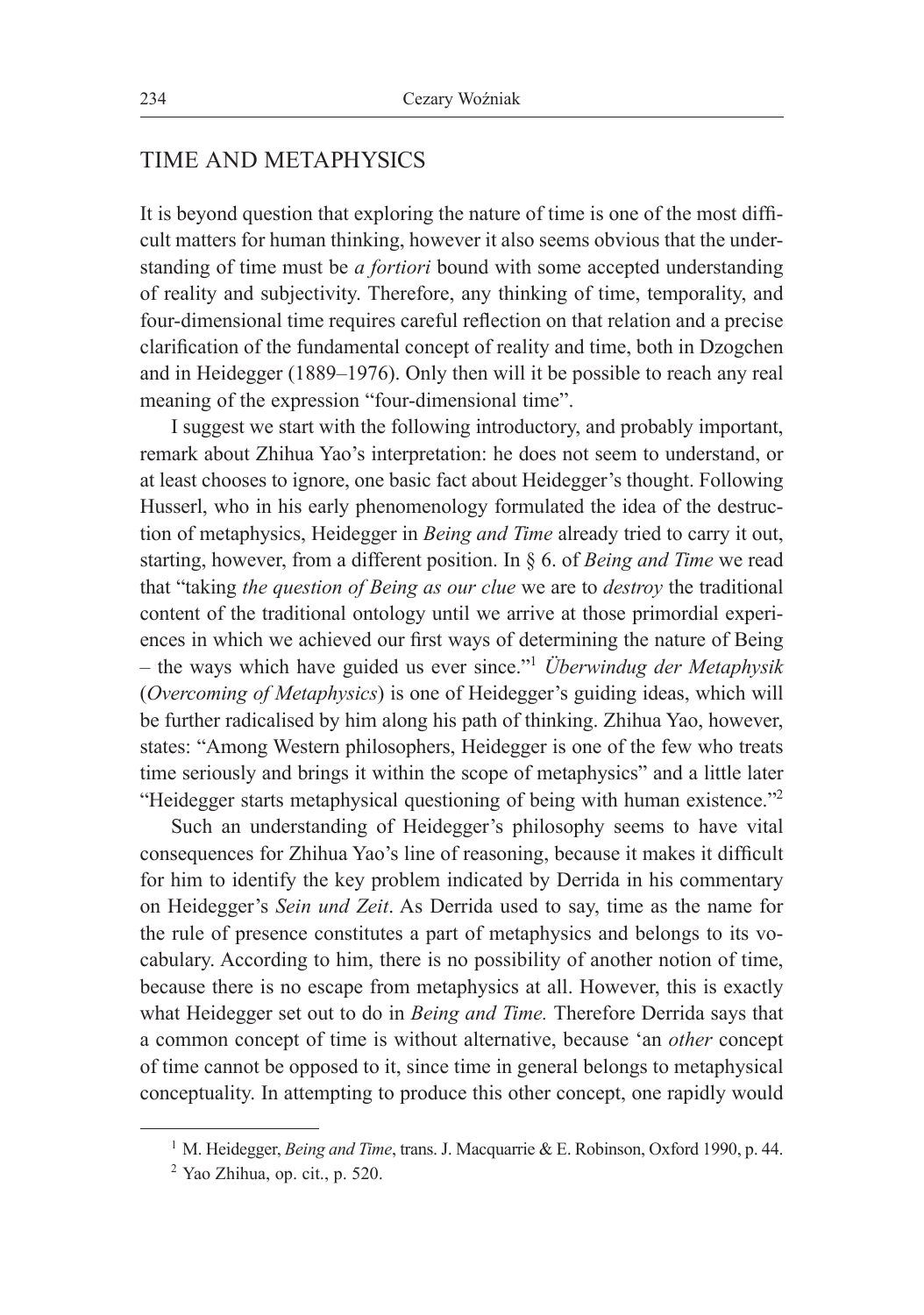come to see that it is constructed out of other metaphysical or ontotheological predicates. Was this not Heidegger's experience in *Being and Time*?'3

We find a similar problem in Buddhism, or in Dzogchen to be more precise. After Nāgārjuna's deconstruction of time in his *Mūlamadhyamakakārikā*, how is it possible at all that Longchenpa (*Klong-chen rab'byams pa*, 1308– 1363) still ponders the question of time and thinks about the four-dimensional time despite Nagarjuna's negative verdict on time itself, despite his view on the illusionary nature of time?

So we have to deal with a set of very fundamental questions which seems to be absent from Zhihua Yao considerations. If time is something which is actually included within metaphysics and this very metaphysics determines time as the name for presence, how is it possible that after the deconstruction or smashing of the possibility of any substance we can still use the notion of time? If it is the case, can we use it in another meaning somehow? It seems that we deal here probably with two options: firstly, it is reasonable to talk about time only via its relation to metaphysics, only within the scope of it, and not beyond it as Nāgārjuna and Derrida suggest? Secondly, it will be possible to extend thinking on time beyond the scope of metaphysics, as proposed by Longchenpa and Heidegger. We should, however, ask *a fortiori* about the difference and relation between these two usages of the notion of time, also about the possibility, basis for, and the meaning of, this *second* usage of the notion of time which already lies beyond the realm of metaphysics, which somehow culminates in the term *four-dimensional time*. Briefly put: this second option means that it will be somehow possible to conceive time beyond metaphysics while additionally opening up the possibility that the source of time lies outside realm of metaphysics.

## TIME BEYOND METAPHYSICS

It seems that both Longchenpa and Heidegger try to explore that second option in understanding the nature of time. If so, the first and metaphysical one, the so-called common notion of time, should already be somehow transcended. This automatically means that understanding time as a kind a flow of moments from the past to the future, an understanding based on metaphysical notions of being, presence, relations, cause and effect, etc., should be transcended.

<sup>3</sup> J. Derrida, Ousia *and* Gramme*: Note on a Note from* Being and Time, [in:] J. Derrida, *Margins of Philosophy*, trans. with additional notes A. Bass, Chicago 1982, p. 63.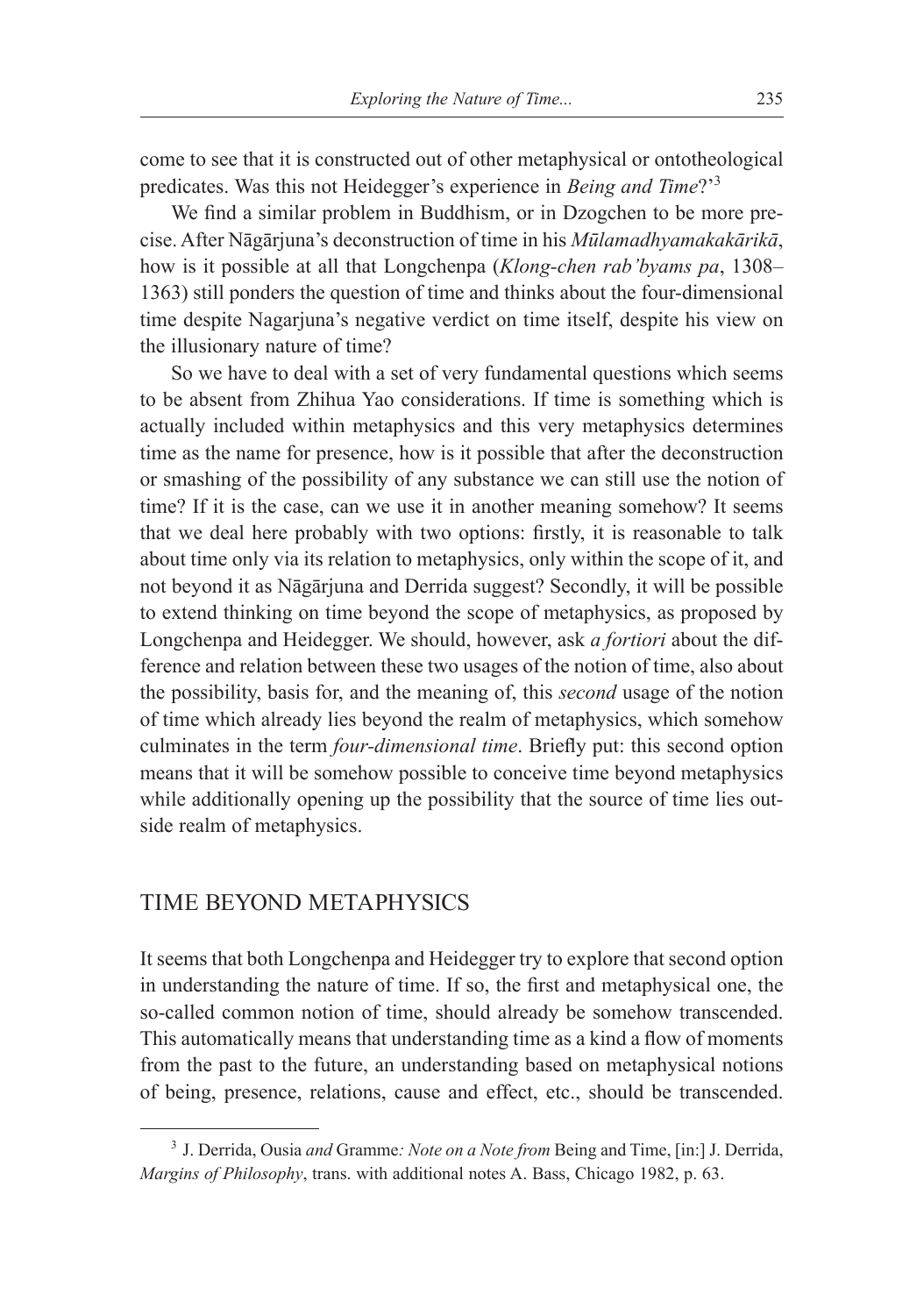Instead of thinking about time in this manner we should rather think about it in terms of temporalization – the manner in which time happens, the manner in which time is produced or given. It should be stressed that temporalization as a "production" of time should be contrasted with time flow which may be understood only as a derivation of temporalization, as common time. This could even be drawn from Husserl's analysis of time, but is also well-proved by Heidegger's distinction, and analysis, of the authentic and inauthentic time of *Dasein* (perhaps it is a kind of Heideggerian subjectivity) which we find in *Sein und Zeit.* Inauthentic time, briefly put, is a time of ontic relations, but its basis, as it were, is authentic time, i.e. primal, ecstatic temporalization as a free oscillation of its three dimensions – *ecstasies*, which are accordingly quite different from the three directions of common time.

To merely outline here this complex range of problems: the term "ecstasy" is derived by Heidegger from the Greek *ekstasis*, meaning "standing beyond, outside". Heidegger, in his description of ecstasies also uses alternatively the rather ambiguous German term *Entrückung*, which literally means "pushing away", "removing", but also "release". In *Sein und Zeit*, Heidegger claims that ecstasies have their "where to" (*Wohin*)*. The* "where to" (*Wohin*) of every ecstasy he terms its horizontal scheme. The future, the having been, and the present as ecstasies give *Dasein* the dynamics of '"toward itself," "back to," and "letting something be encountered"', respectively.<sup>4</sup> Let us look especially at the characteristics of the latter ecstasy.

Such an understanding of ecstatic temporality with the primary role of the future allows Heidegger to claim in *Sein und Zeit* that the "having been" stems "in a way" from the future, namely in the sense that it is the future that, by "releasing the present", becomes the past.<sup>5</sup> Also temporality itself as 'the primary "beyond itself" in itself and for itself" possesses a certain horizon.<sup>6</sup> The structure of the temporality of *Dasein* is thus characterised by ecstaticity and horizontality, while temporality itself temporalizes (*zeitigt*) itself. To sum up, according to Heidegger:

1. The essence of time is of an ecstatic character.

2. The ecstatic structure of time is characterised by horizontality.

3. Time does not pass, nor does it remain, but it temporalizes itself. Temporalizing is a primal phenomenon (*Urphänomen*) of "motion" (*Bewegung*).

<sup>4</sup> M. Heidegger, *Being and Time: A Translation of* Sein und Zeit, trans. J. Stambaugh, Albany 1996, p. 302.

<sup>5</sup> Ibidem, p. 300.

 $6$  Ibidem, p. 461.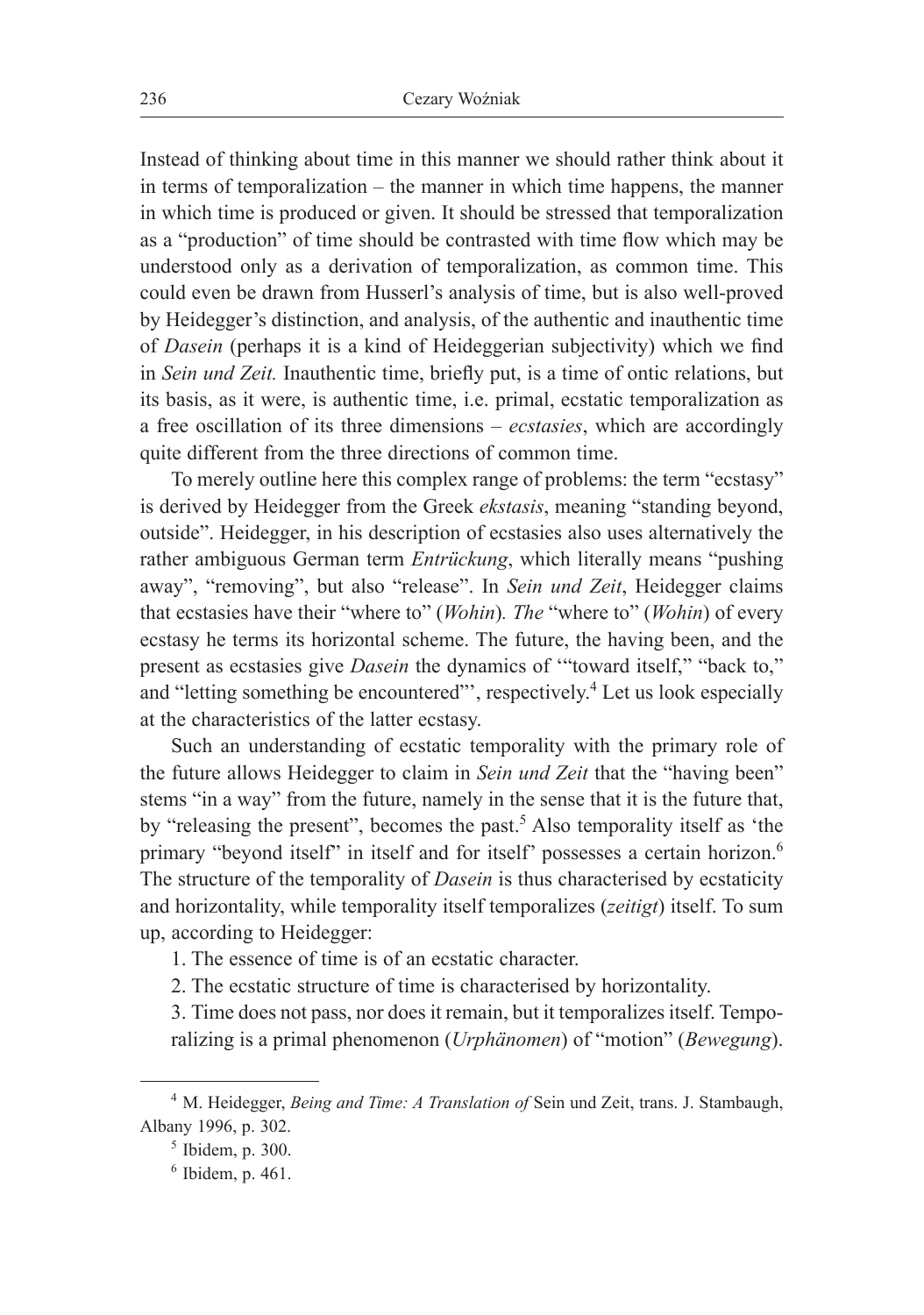4. Time is not connected with sensibility but is more primary than sensibility, mind, or intellect. Heidegger stresses that by intellect here he means finite intellect.

5. Time, which constitutes the continuity of *Dasein*, cannot be grasped, if *Dasein* is reduced to such theoretical frameworks as 'psychical whole, cognitive-volitional subject, self-awareness, or as the unity of body, soul, and mind' $^7$ 

Heidegger states in *Sein und Zeit*: 'Temporality "is" not a *being* at all. It is not, but rather *temporalizes* itself.'8 He calls the temporalizing of that temporality the primary, source, time. According to Heidegger it is the ecstatic temporality that is the condition of *Dasein's* existence, along with its "here" (*Da*). Ecstatic temporality *clears* (*lichtet*) the "here."9 It is only that *clearing* (*Gelichtetheit*) that makes every illumination and elucidation (*Erleuchtung und Erhellung*), every perception, "seeing" and the possession of anything, possible.<sup>10</sup>

As we read in *Sein und Zeit*: '"Time" is neither objectively present in the "subject" nor in the "object", neither "inside" nor "outside"; and it "is" "*prior*" to every subjectivity and objectivity, because it presents the condition of the very possibility of this "prior".<sup>11</sup>

Heidegger's reflections on temporality in *Sein und Zeit* reach a point where he isolates the proper temporality of *Dasein*. This turns out to be the forerunning-repeated moment (*der vorlaufend-wiederholende Augenblick*), the proper present (*Gegen-wart*, literally towards-waiting, waiting for what comes from ahead) that 'lets what it discovers at hand and objectively present be encountered in time.'12 Heidegger emphasises that the term "moment" has to be understood in the active sense, as ecstasy, and that is why it cannot be made clear in terms of the "now", being a temporal phenomenon belonging to intra-temporality: 'the time "in which" objectively present things come into being and pass away'.13 In that sense, the moment, strictly speaking, is not a time-related term. Nothing can occur within a moment, claims Heidegger. In a moment, there would take place a unification of the three ecstasies of temporality in their proper *modi*, and *Dasein* would "become" an outspread, ecstatic continuity.

<sup>7</sup> See: idem, *The Metaphysical Foundations of Logic (Studies in Phenomenology and Existential Philosophy)*, trans. M. Heim, Bloomington 1984, p. 198.

<sup>8</sup> Idem, *Being and Time: A Translation of* Sein und Zeit, op. cit., p. 302.

 $9$  Ibidem, p. 321.

<sup>10</sup> Ibidem, p. 321.

<sup>11</sup> Ibidem, p. 384–385.

<sup>12</sup> Ibidem, p. 306.

<sup>13</sup> Ibidem.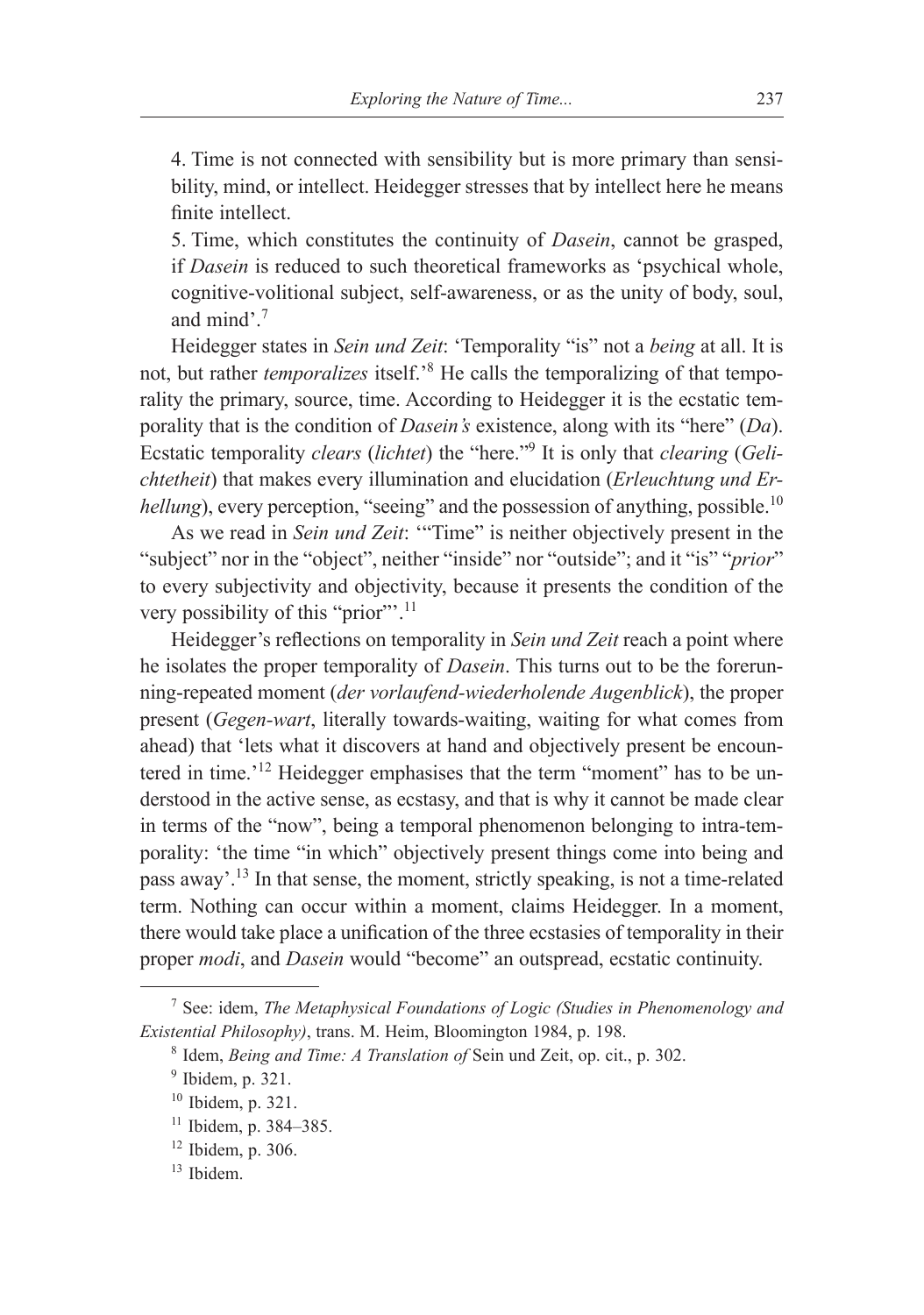## FOUR-DIMENSIONAL TIME AS THE ULTIMATE DIMENSION OF TIME

*Time and Being* (1962) is considered to be the ultimate discussion of the question of temporality by Heidegger, although passages concerning temporality can also be found in the earlier *Contributions to Philosophy.* The having been, the present and the future, characterised by Heidegger as con-temporary (*Gleich-zeitige*), interpenetrate, yield to one another (*Sich-einander Reichen*), and with them time-space (*Zeit-Raum*) clears itself (*lichtet-sich*). Temporalizing in the unity of that contemporaneity, time spaces (*einräumt*) time-space. Time itself, primal time, in the fullness of its nature, does not move, rests inert in the Open (*Offene*), the matrix of all relations.<sup>14</sup> Speaking of the unity of those three dimensions, Heidegger calls it the fourth dimension of time.

According to Heidegger, the ecstatic unity of the horizon of temporality would be a temporal condition for the possibility of the world, the possibility of the appearance of phenomena. At the same time, that process would be, according to Heidegger, the nullifying of nothingness (*Nichts nichtet*) (this expression was famously criticised by Carnap). During the seminar in Le Thor (1969), Heidegger would say that nothingness is a characteristic of being (Sein), which would be recorded in the following way: 'Being : Nothing : The Same.'15 The world, then, is not nothingness in the sense of absence, the absence of nothing: the world is nothingness as temporalizing temporality. In that sense, nothingness would be of a founding character with respect to it. That is why Heidegger terms that nothingness *nihil originarium*, and its proper temporalization would be the primary phenomenon (*Urphänomen*) of motion (*Bewegung*), motion inseparable from the appearance of phenomena. In connection with this motion, Heidegger talks about vibration, corrugation (*Erzittern*), inexhaustible oscillation (*Schwingung*) of enowning (*Ereignis*), which would radiate within the Open and permeate it (*durchragen*).<sup>16</sup>

In Dzogchen, the ultimate dimension is described as the primordially clear (*ka dag*) basis (*gzhi*), including three aspects: essence (*ngo bo*) or emptiness (*stong nyid*), nature (*rang bzhin*) or clarity (*gsal ba*), and energy or potentiality (*thugs rje*). The name for that primary state in Dzogchen teachings, is

<sup>14</sup> Idem, *On the Way to Language*, trans. P. D. Hertz, New York 1971, p. 106.

<sup>15</sup> Idem, *Four Seminars: Le Thor 1966, 1968, 1969, Zähringen 1973*, trans. A. Mitchell, F. Raffoul, Bloomington & Indianapolis 2003, p. 58.

<sup>16</sup> Idem, *Contributions to Philosophy (From Enowning)*, trans. P. Emad, K. Maly, Bloomington & Indianapolis 1999, p. 262.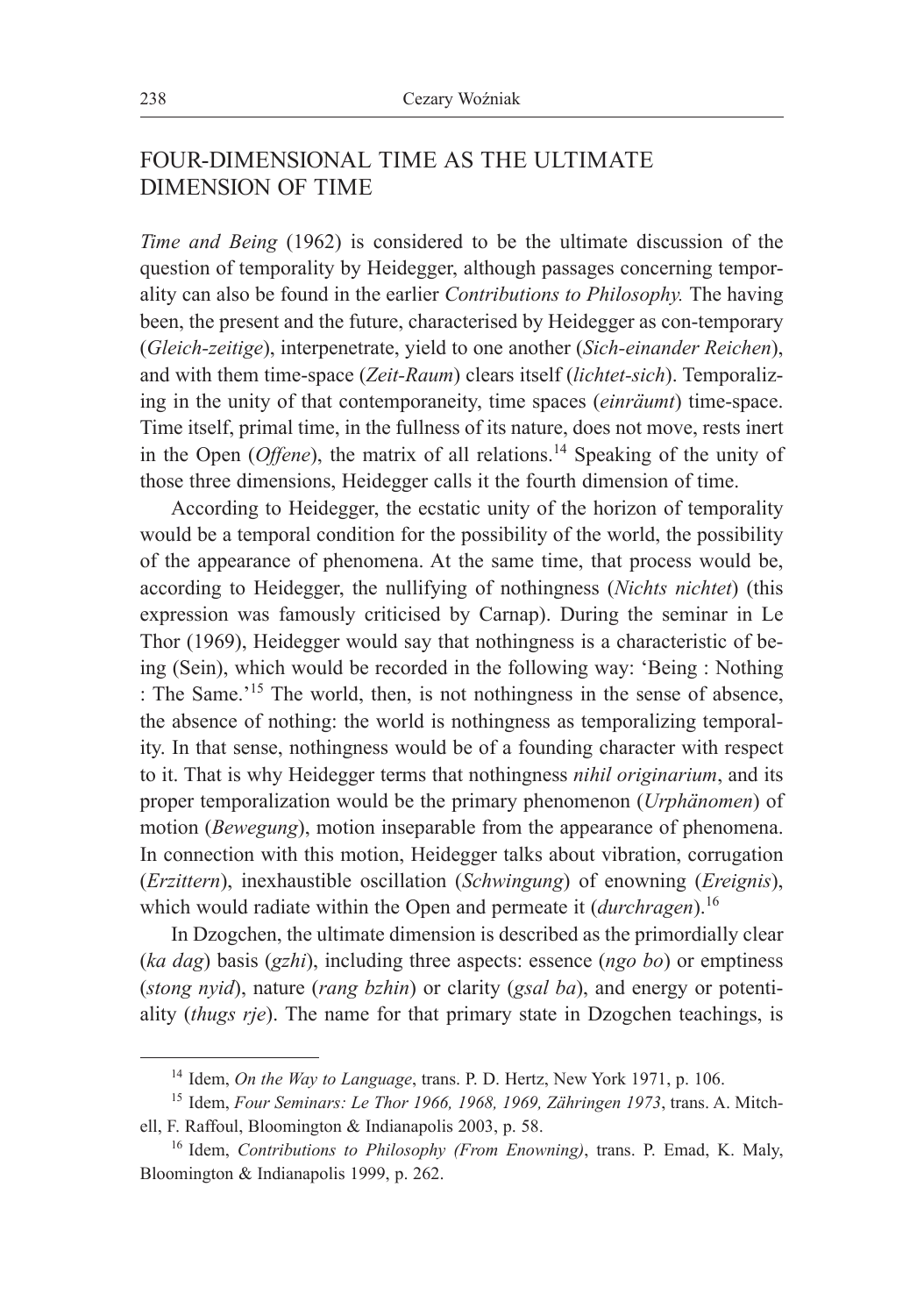Samantabhadra or Kuntu Zangpo, the Primeval Buddha. Thus, in *Dharmadhatu's Treasury* (*Chos dbying rin po che'i mdzod ces bya ba*) of Longchenpa, we can read that everything that emerges, or arises, within the expanse of spontaneity/self-perfection (*lhun grub klong*), which is an empty, clear basis (*gzhi*) of everything, a never-existing basis, though manifest in everything, from it originate samsara and nirvana, never, however, inseparable from it.<sup>17</sup> That primeval, unborn spontaneity is at the same time nothing other than the characteristic of clarity of the mind (*sems nyid*), luminous in its nature (*rang bzhin*); that is why samsara and nirvana are essentially nothing other than the mentioned mind, which has no beginning, middle, or end, in the temporal, as well as in the spatial, sense – it transcends time and space, cause and effect, the extremes of nihilism and eternalism, all concepts, and is like a cloudless sky. It is the natural, true, state of all beings, the Primeval Buddha, and lights, rays, and thigles, would be the most subtle dimension, the inner clarity (*nang gsal*) of its constant, unrestrained manifestation. A failure to recognise that state, an occurrence of ignorance as the source of samsara, launches, as it were, the flow of the conventionally understood time, which, in essence, would anyway only be a manifestation of Kuntu Zangpo time that is non-temporal in its nature.

That is, very briefly, what the understanding of the ultimate dimension in Dzogchen teachings – termed variously as Primeval Buddha, Samantabhadra, Kuntu, and  $Zangpo<sup>18</sup>$  – would have to be. This understanding also has an aspect that is closely linked to the problem of time that interests us here. As explained by Longchenpa, "The three times and timeless time is Kuntu Zangpo time, and it is the originally accomplished and changeless state."<sup>19</sup>

Generally speaking, Longchenpa distinguishes four times (*dus bzhi*): the past, the present, the future and the fourth time (*dus bzhi pa*).<sup>20</sup> His understanding of the first three is conventional in principle, although he stresses the non-existence of time as such, because for him not only do the past and the future not exist, but the present as well, and here he seems to be following the analyses of Nāgārjuna's: "Past – it has ceased; future – it has not yet come into existence; Present – it does not linger. It is neither within nor

<sup>17</sup> See: Longchen Rabjam, *The Precious Treasury of the Basic Space of Phenomena*, trans. R. Barron, Juncton City 2001, pp. 3–5.

<sup>18</sup> Namkhai Norbu, *The Crystal and the Way of Light. Sutra, Tantra and Dzogchen*, Ithaca 2000.

<sup>19</sup> Tulku Thondup Rinpoche, *Buddha Mind. An Anthology of Longchen Rabjam's Writings on Dzogpa Czenpo*, Ithaca 1989, p. 347.

<sup>20</sup> Ibidem.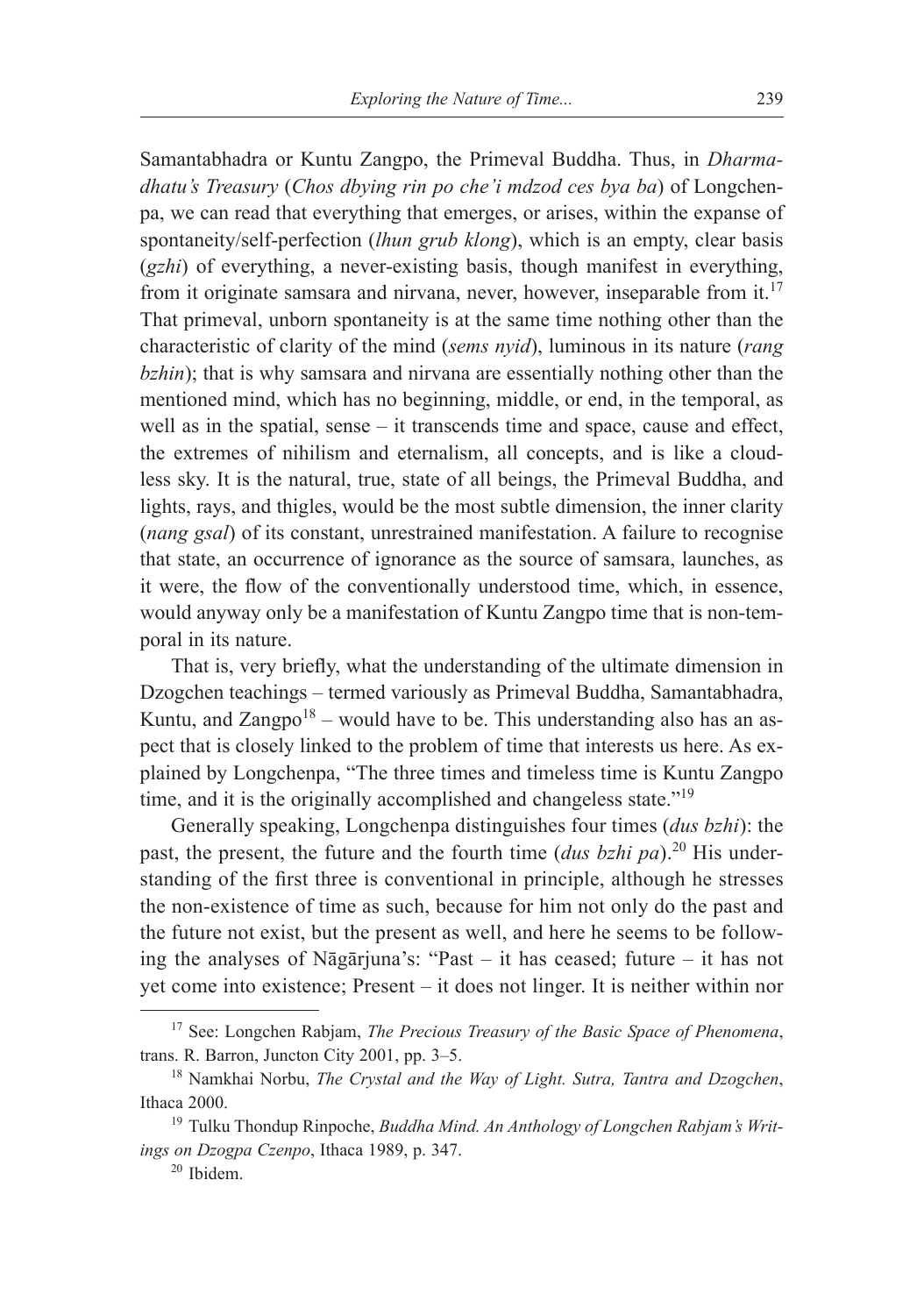without nor anywhere. Know it to be like the sky and immune to propositions about it "21

Here again we find the familiar metaphor of the sky as a metaphor of the primordial state. That state, according to Longchenpa, transcends all terms that might apply to it. The fourth time is the timeless time (*dus med*), or notime, in the sense of the atemporal expression, original ground (*gdod ma'i gzhi*). That ground is entirely free from any determinants of the conventionally understood three times. Longchenpa himself states that in the passage quoted by Zhihua Yao in his article<sup>22</sup>:

This self-existing pristine cognitiveness, (evoked through) Guru's sustaining power, Is seen when words and thoughts and talk have passed away, To see it then as time Is (the moment) when the three aspects of time are no-time, and a "before" or a "later" can no longer be distinguished. It is called Prajnaparamita, Madhyamika, Zhi-byed, calming (the rush of) propositions and suffering, Mahamudra, rDzogs-chen, the very meaningfulness of meaningfulness.

Quoting this text of Longchenpa on time, Zhihua Yao states: "Here Longchenpa does not show us in detail how three times are no-time."23 Perhaps Longchenpa is not very outspoken as to how the three times are no-time, but there might be fundamental reasons for that which Zhihua Yao seems to be unaware – namely that the experience of no-time is one that cancels the common experience of time. It is an extra-conceptual experience, unspoken in language, which Longchenpa identifies with realisation of the nature of the mind, mentioning the various names it has been given in different schools of Buddhism.

Similarly, while quoting Namkhai Norbu's remarks on primary presence, he asks: "Then how is this true state, which is beyond the past, present, and future, related to time? Is it totally different from the time, or only another dimension of time? Namkhai Norbu does not state this clearly."24

<sup>21</sup> Longchenpa (Klong-chen rab-'byams-pa), *Kindly Bent to Easy Us: From the Trilogy of Finding Comfort and Ease (Ngal-gso-skor-gsum)*, 3 vols, trans. from the Tibetan and

annotated by H. V. Guenther, Emeryville 1975–1976, vol. I, p. 196.<br><sup>22</sup> Idem, *Kindly Bent to Easy Us: From the Trilogy of Finding Comfort and Ease (Ngal-gso-skor-gsum)*, 3 vols, trans. from the Tibetan and annotated by H. V. Guenther, Emeryville 1975–1976, vol. 2, pp. 88–89.

<sup>23</sup> Zhihua Yao, op. cit., p. 517.

<sup>24</sup> Ibidem, p. 515.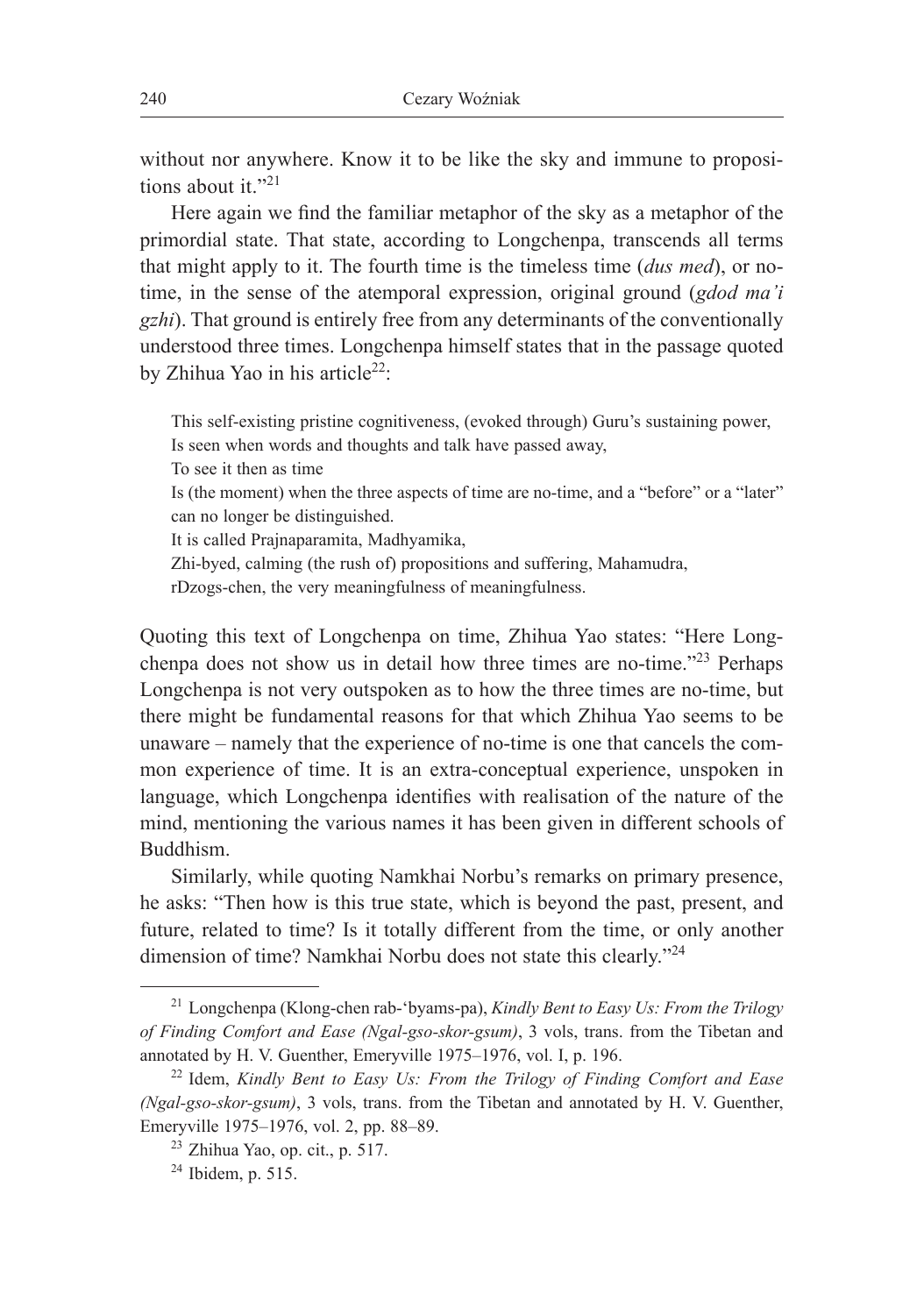The problem is, such an explanation of the relationship between the Kuntu Zangpo time and the common time probably isn't possible at all, as it is impossible to explain the primordial state. It is perhaps possible to point to it, using for example symbols or metaphors, as with the sky or the mirror metaphors. Since, as explained by Longchenpa:<sup>25</sup>

The nature of all samsara and nirvana is this luminous mind, Unmanifest, unproduced, indeterminate spontaneity, Coming from nowhere and going nowhere; The matrix of luminous mind indicates neither past nor future, For it is unvarying in its all-pervasive uniformity. Reality, just as it is, without beginning, middle or end, An all-pervasive smoothness, is skylike in nature; Without either beginning or end, it supersedes linear time.

This luminous mind as the nature of all samsara and nirvana is self-existing, timeless cognitiveness, which is expressed by the Tibetan term, *ye shes*. As pointed out by Keith Dowman, the particle *ye* is often translated as "timeless", and then the whole expression could be translated as "timeless awareness", which yet opens up a possibility of reification through the identification of the timeless with that which is primordial, or original (*ye nas*) in the sense of having existed since forever, or from some beginning.26 Since *ye* is at the same time an onomatopoeic evocation of the now, *ye shes* can also be understood as "awareness in the now", the experiencing of which is often rendered through the Tibetan term *rig pa.* It has been variously translated as "pure essence," "instant presence," "inner awareness," "empty cognition," "gnosis", which might be the result of an unusual convergence of epistemology, ontology, and temporality, sedimented, as it were, in its rich semantic scope. Despite this semantic richness that convergence seems to be an unavoidable aporia. An aporia usually appears when we are trying to express in language the unutterable, when we arrive at the limit of what can be uttered in it. Atemporal "awareness in the now" is an aporia, as is the previously quoted statement of Longchenpa's: "The three times and timeless time is Kuntu Zangpo time, and it is the originally accomplished and changeless state." The atemporal continuity of a primordial state is an aporia, as is stating that the fourth time is no-time. The aporia of

<sup>25</sup> *Spaciousness: The Radical Dzogchen of the Vajra-Heart. Longchenpa's Treasury of the Dharmadatu*, trans. from the Tibetan and Commentary by K. Dowman, Katmandhu 2013, pp. 11–12.

<sup>26</sup> See: ibidem, p. 110.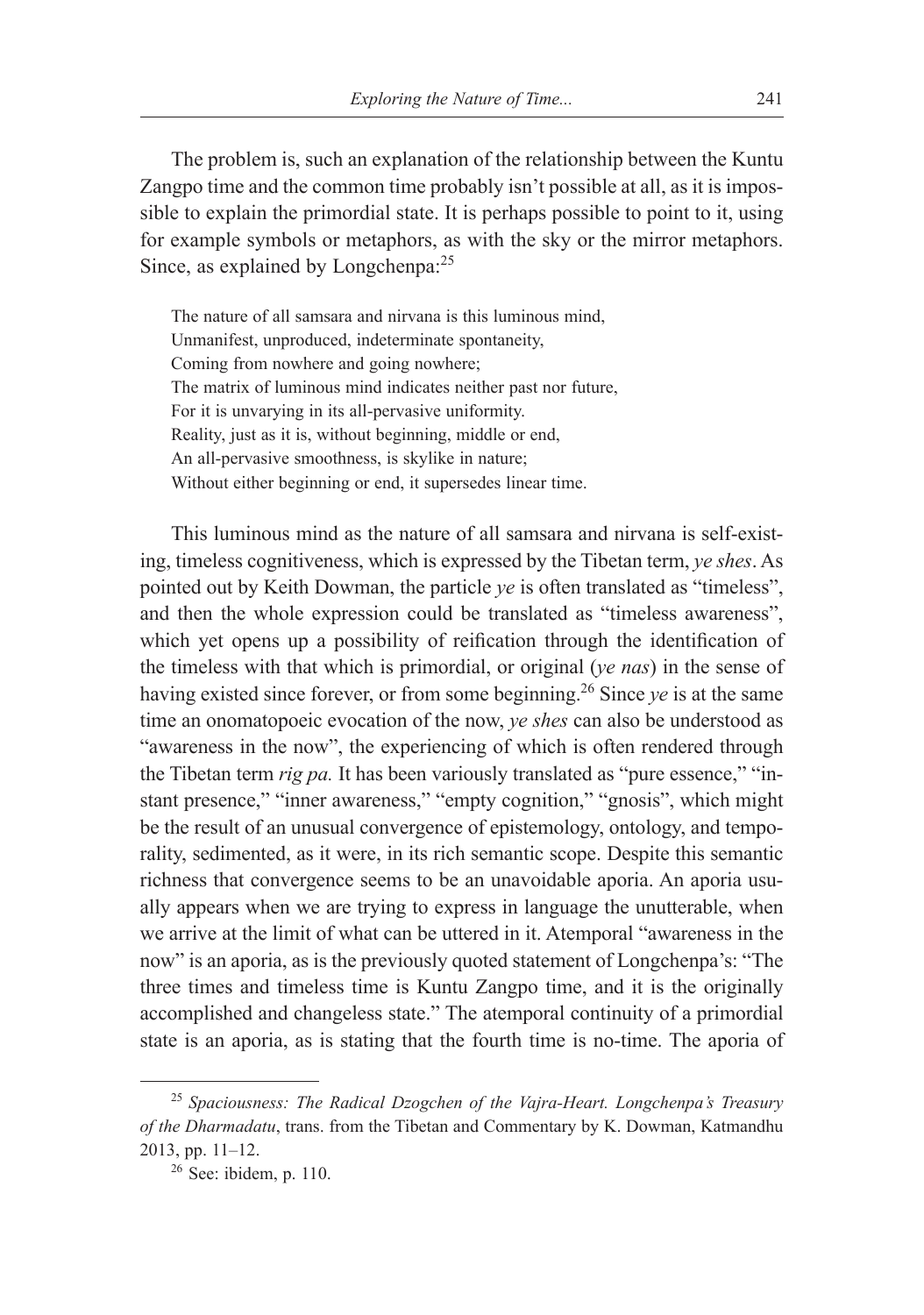the uttering of the primordial state cannot be removed, it can only be bypassed through a metaphor, but it Zhihua Yao seems to be ignoring such a state of affairs. This is probably why he maintains that "Dzogchen brought together time and the timeless, allowing the timeless to penetrate into time."<sup>27</sup> Is this not saying too much, however? For that "timeless" should be understood in terms of a non-dual pristine awareness which is devoid of conventions of common three times. This pristine awareness is only perceptible by direct experience and hence is not a subject of conceptual thought. Such non-dual awareness, which may be termed 'fourth time,' could be regarded as absolute and beyond the conventionality of three times, as pure immanence which is extraneously empty of all the impure phenomena associated with cyclic existence. Even if this view has been the focus of extensive debate in Buddhism over the centuries, it seems that Longchenpa, who was the eminent Dzogchen master and adept of the Nyingmapa School, could not have disagreed with it.28

Discussing Heidegger's views on time, Zhihua Yao fails to mention the ecstatic character of temporality, thus essentially imputing to Heidegger the use of the common notion of time. It seems, however, that the confinement to the common, metaphysical, understanding of time shuts him off, not only from the proper understanding of what Heidegger tries to say about time, but makes it impossible for him to interpret the Dzogchen definition of time. If the four-dimensional time appears to be non-temporal in the common understanding of time, one may still say it would be the potentiality, the vibration of the Open as the ultimate dimension. If there are analogies between Heidegger's views on time and the understanding of time in Longchenpa (or, broadly speaking, Dzogchen), they would stem rather from a similar, non-metaphysical, energetic, understanding of the ultimate dimension as the pure immanence, than from the fourfold, mandalic, structure of the mind, as Zhihua Yao suggests. It seems that in using the fourth time concept that is close in formulation to Heidegger's, Longchenpa departs from the metaphysical understanding of time, yet Zhihua Yao, adhering mostly to the common understanding of time, cannot arrive at that interpretation.

The above remarks do not, of course, mean that the task is an easy one. On the contrary – the problem of time, or temporality, counts among the most complicated, also, if not only, for the fact that any formulation of time would essentially be an attempt to utter the unutterable. If the four-dimensional time

 $27$  Ibidem, p. 518.

<sup>28</sup> See: Dudjom Rinpoche, *The Nyingma School of Tibetan Buddhism. Its Fundamentals and History*, trans. and edited by G. Dorje and M. Kapstein, Boston 1991.